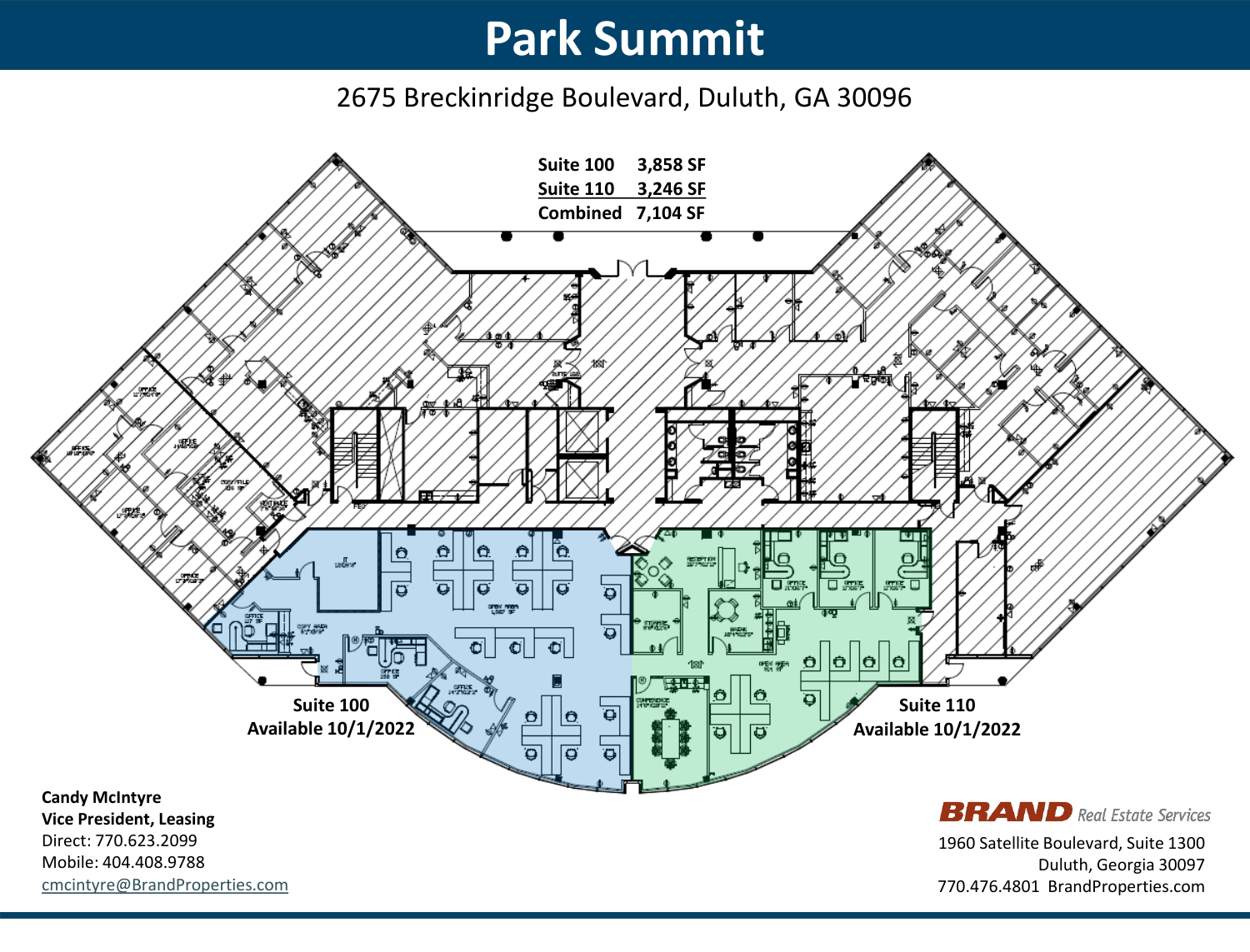#### 2675 Breckinridge Boulevard, Duluth, GA 30096 3rd Floor



770.476.4801 BrandProperties.com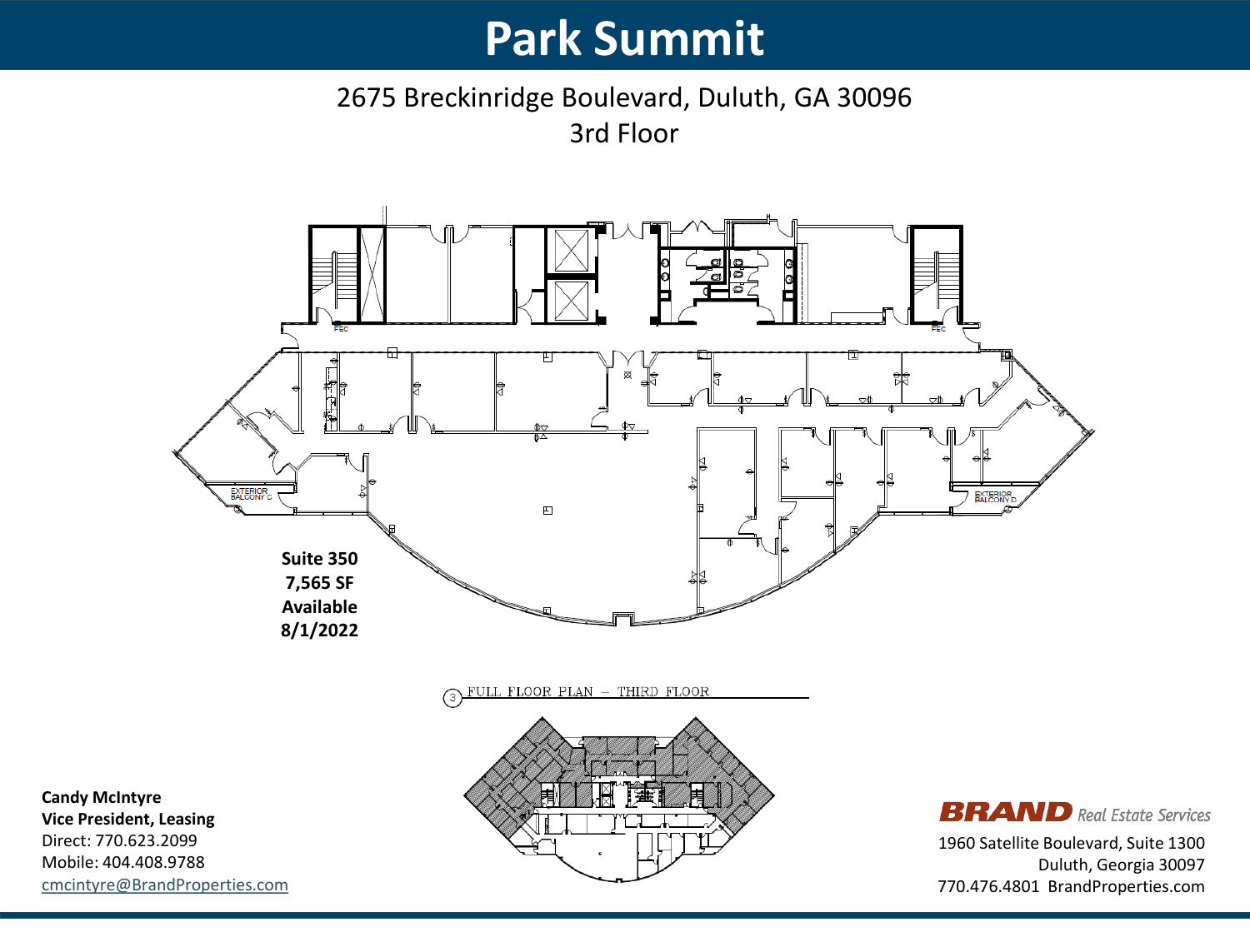2675 Breckinridge Boulevard, Duluth, GA 30096 4th Floor



**Candy McIntyre Vice President, Leasing** Direct: 770.623.2099 Mobile: 404.408.9788 [cmcintyre@BrandProperties.com](mailto:cmcintyre@wheelerbrand.com)

**BRAND** Real Estate Services 1960 Satellite Boulevard, Suite 1300 Duluth, Georgia 30097

770.476.4801 BrandProperties.com